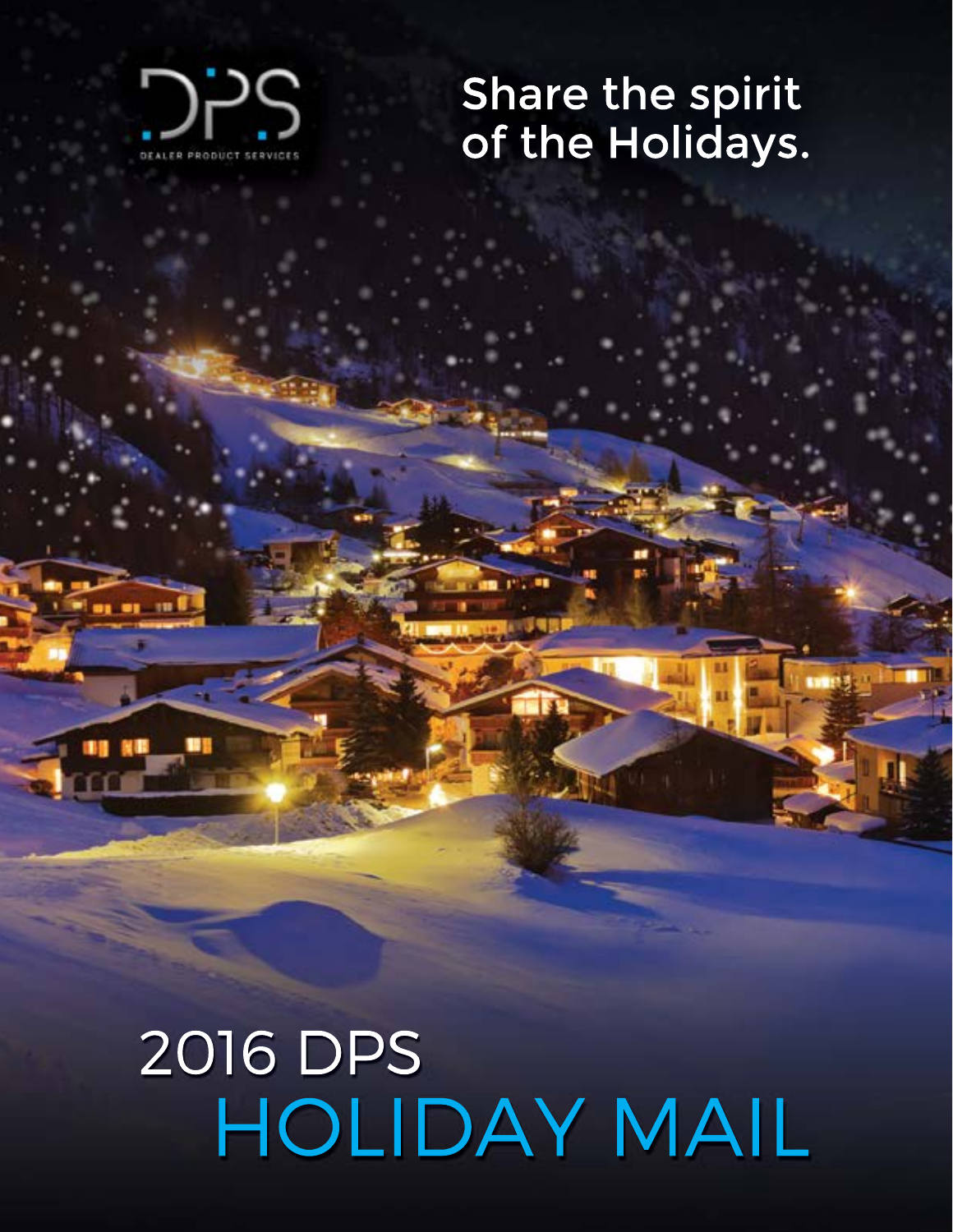#### **WHY** DPS HOLIDAY MAIL?

» Dealerships have added a **13th month of revenue** to their fiscal year » **\$650,000** in additional revenue per dealer » Average ROI of **\$184 : \$1**

- » This holiday season marks **DPS' 17th year** providing our Holiday Promotion
- » **99% reorder rate** no better testament to past success
- » Each year of participation generates **increased results**

» **99% open rate** 

» **Drives traffic** during traditionally slow months

- $\odot$ **Additional creative choices**
- $\odot$ **Greater flexibility in design**
- **Additional Holiday touch-points**
- $\circledcirc$ **Larger 8.5" w x 5.5" h size format for 2016 Holiday Mail cards**
- » Charity donations up **2x** over previous promotions
- » **Truckloads** of toys and food to help those in need
- » Become an **anchor** in your community

#### **RESULTS**



#### **EXPERIENCE**



#### **DEALERSHIPS**



#### **INCLUDE A CHARITY FOR COMMUNITY GOODWILL**



#### **NEW FOR 2016!**

Plus, any dealership that submits a Holiday Mail order targeting their entire database receives one **FREE email blast.**

(Must be completed within 6 months of Holiday Mail order, a \$600 Value!)

### **STEP 1**: CHOOSE YOUR CARD

#### **STANDARD NON-VEHICLE OPTIONS**





TOY CAR





#### KITTEN



#### BLUE TOWN BEACH HOLIDAY



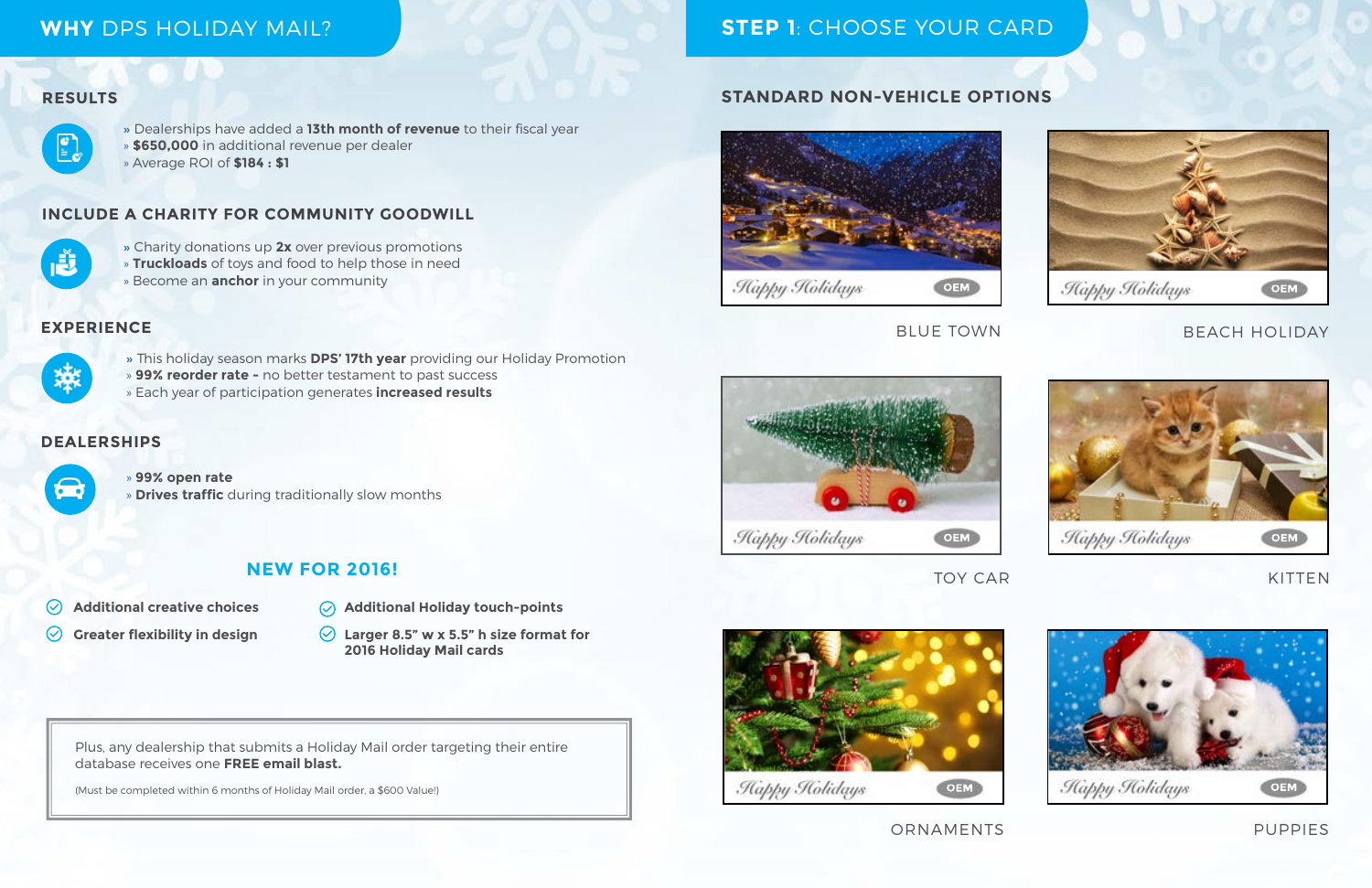#### **STEP 1**: CHOOSE YOUR CARD

#### **STANDARD VEHICLE OPTIONS**



#### WINTER WONDERLAND NIGHT LIGHTS







#### BEACH PARKING NAUGHTY OR NICE

#### **Available Greetings For Most Card Fronts:**

#### VERSE 1

*In the spirit of the holiday season, we extend these offers in thanks for choosing us to service your vehicle.*

*Wishing you and yours health and happiness this Christmas season and throughout the New Year.*

#### VERSE 2

*During the holiday season our thoughts turn gratefully to those who have made our success possible. It is in this spirit we say, thank you and best wishes for the holidays and a Happy New Year.*

#### **CARD VERSE OPTIONS**

#### VERSE 3

*Whatever is beautiful. Whatever is meaningful. Whatever brings you happiness. May it be yours this holiday season, And throughout the coming year.*

#### VERSE 4

*As some of our valued customers, we thought you would be happy to know you made the "nice" list this holiday season. Since you have been so good this year, we want to send a special offer just for you.*

*Thank you for being part of our success this past year, and we wish you and yours a very happy holiday season.*

#### **STEP 2**: CHOOSE YOUR VERSE

- *» Merry Christmas*
- *» Holiday Tune-Up » Season's Greetings*
- *» Happy Holidays*
- *» Nice List Approved*
- *» Naughty Meets Nice*
- *» Your Reward For Being Nice » Jingle All The Way*
- *» Warm Wishes*
- *» Being Nice Has Its Perks*
- *» Tuned For The Holidays*

**» Vehicle image on card front can be changed based on OEM selection**

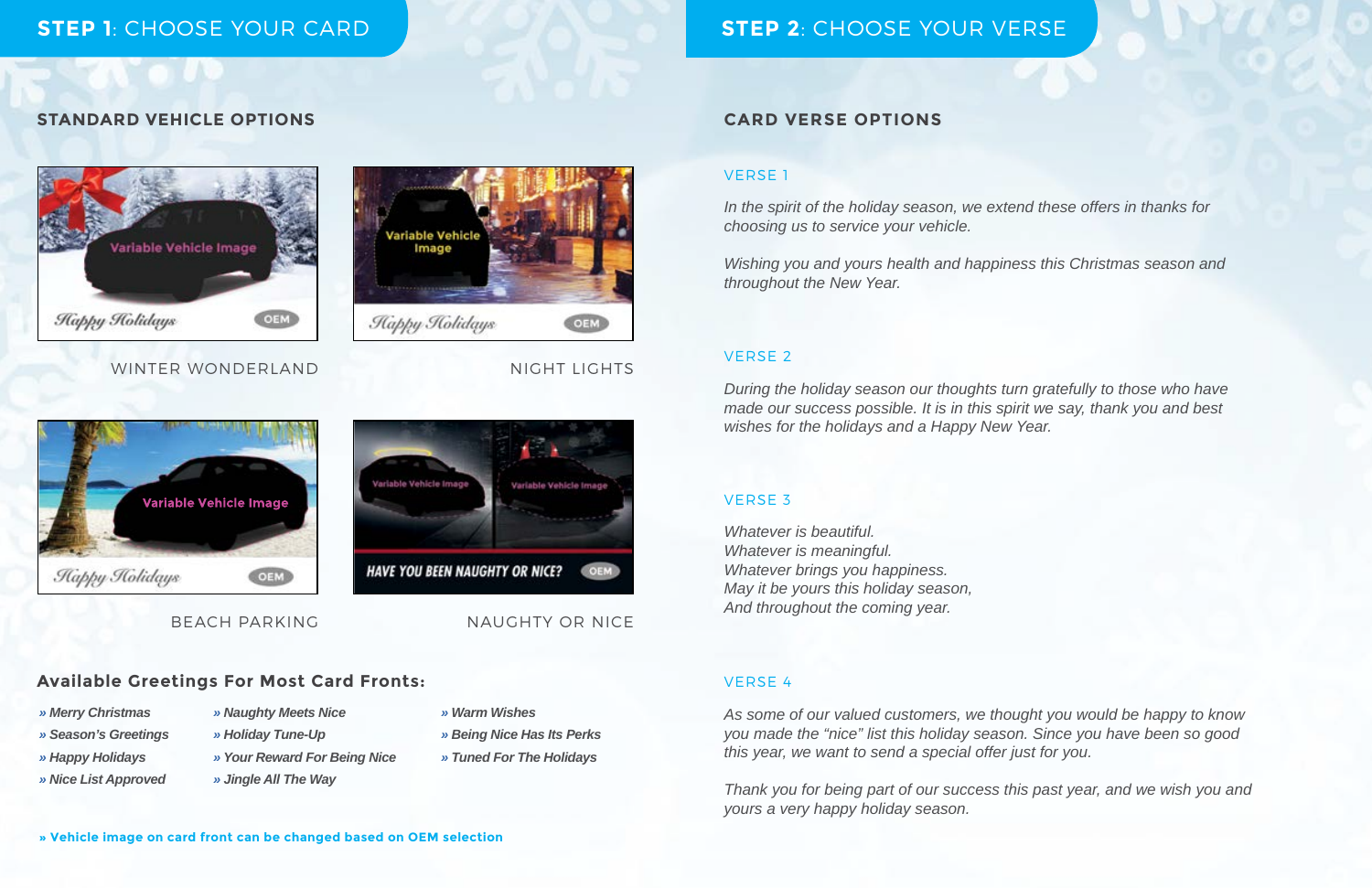#### **STEP 3**: CHOOSE YOUR OFFER **STEP 3**: CHOOSE YOUR OFFER

**STANDARD OFFERS** » New format allows you to choose one, two or three offers. **STANDARD OFFERS** 

\$25.00 Off

### **A GIFT FROM DEALER** OF ANYTOWN.

Present this Gift Certificate and receive \$25.00 Off any maintenance or repair in our Service Center.

Must present at the time of write-up. Price excludes tax. Not valid with other specials, offers or previous service. Some vehicles may be slightly higher. Valid only at Dealer of Anytown. Expires 1/31/2017.

#### **15% Off GIVE BACK THIS HOLIDAY SEASON** AT DEALER OF ANYTOWN.

Bring in 5 non-perishable food items and receive 15% off any service (up to \$150.00 discount). Bring in 10 non-perishable food items and receive a free synthetic lube, oil and filter change.

Must present at the time of write-up. Price excludes tax. Not valid with other specials, offers or previous service. Some vehicles may be slightly higher. Valid only at Dealer of Anytown. Expires 1/31/2017.

## **HAPPY HOLIDAYS FROM DEALER OF ANYTOWN**

## \$10.00<br>Gift Certificate

Present this Gift Certificate and receive \$10.00 off any full service lube, oil and filter change.

Must present at the time of write-up. Price excludes tax. Not valid with other specials, offers or previous service. Some vehicles may be slightly higher. Valid only at Dealer of Anytown. Expires 1/31/2017.





## DON'T BUY WHAT YOU CAN'T TRACK.

**Full results reporting with every campaign!**